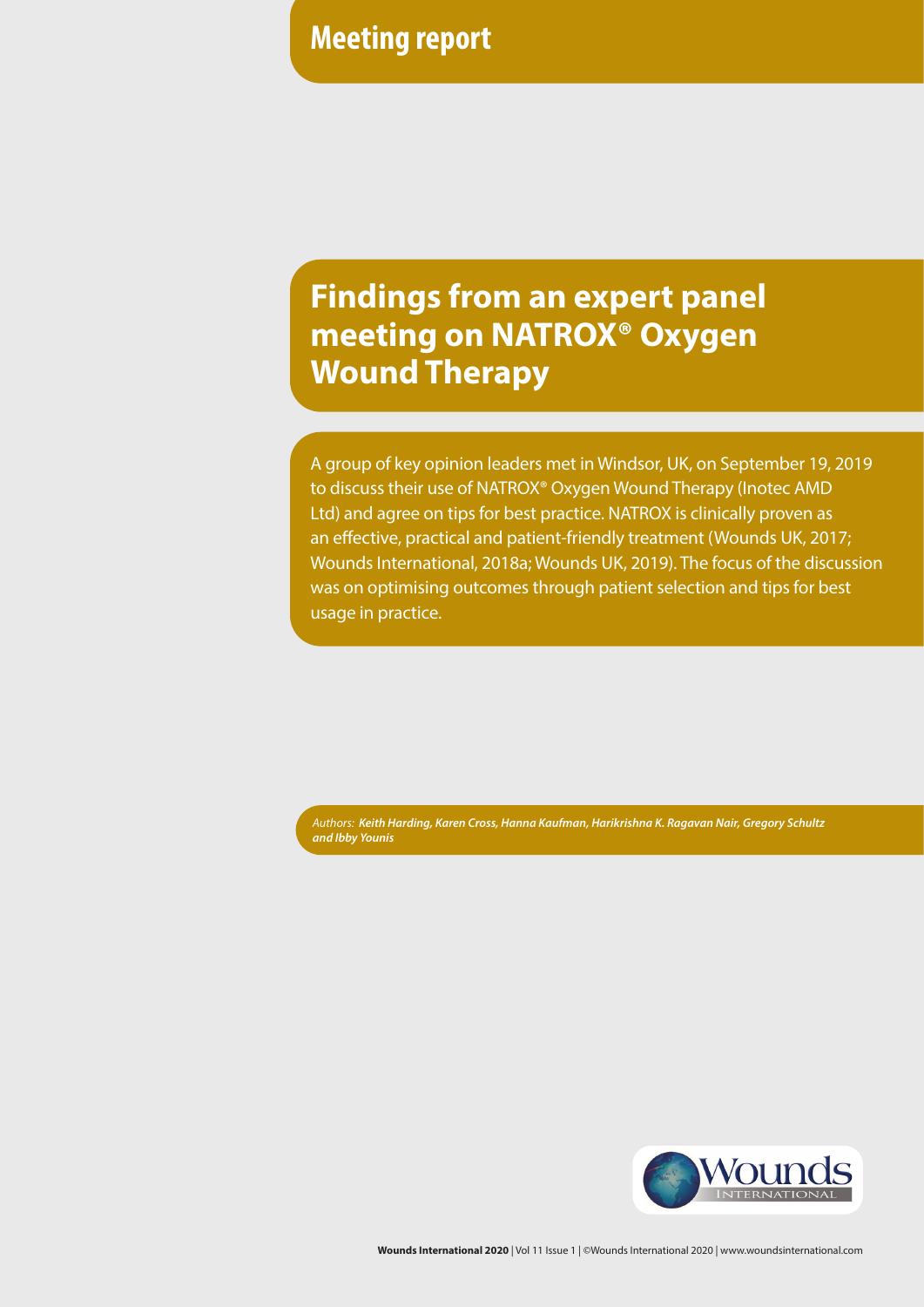# **Findings from an expert panel meeting on NATROX® Oxygen Wound Therapy**

#### *Authors:*

*Keith Harding, Karen Cross, Hanna Kaufman, Harikrishna K. Ragavan Nair, Gregory Schultz and Ibby Younis*

Intro A group of key opinion leaders met in Windsor, UK, on September 19, 2019 to discuss their use of NATROX® Oxygen Wound Therapy (Inotec AMD Ltd) and agree on tips for best practice. NATROX is clinically proven as an effective, practical and patient-friendly treatment (Wounds UK, 2017; Wounds International, 2018a; Wounds UK, 2019). The focus of the discussion was on optimising outcomes through patient selection and tips for best usage in practice.

*Keith Harding (Chair) is Professor of Wound Healing Research, Cardiff University, UK; Medical Director, Welsh Wound Innovation Centre, UK; Senior Clinical Research Director, A\*STAR, Singapore; Karen Cross is Plastic, Reconstructive and Aesthetic Surgeon, St Michael's Hospital; Associate Scientist, Keenan Research Centre for Biomedical Science; Assistant Professor, University of Toronto, Canada; Hanna Kaufman is Orthopaedic Surgeon, Israel; Harikrishna K. Ragavan Nair is Consultant Wound Care Physician, Malaysia; Gregory Schultz is Professor, University of Florida, Gainesville, Florida, USA; Ibby Younis is Consultant Plastic Surgeon, Royal Free, London; President, Plastic Surgery Section, Royal Society of Medicine, UK*

t is well established that oxygen is vita<br>to wound healing (Castilla et al, 2012;<br>Eisenbud, 2012; Wounds UK, 2018). W<br>oxygen therapy has been used in various t is well established that oxygen is vital to wound healing (Castilla et al, 2012; Eisenbud, 2012; Wounds UK, 2018). While forms for decades (Yarbrough and Behnke, 1939), NATROX (Inotec) has represented a new practical solution that is able to widen usage in practice (Wounds UK, 2018). Hyperbaric oxygen therapy has been found to benefit patients and still represents an effective treatment in appropriate cases, but can be impractical and costly for some patients and healthcare settings (Tawfick and Sultan, 2009; Wounds UK, 2017). One of the main aims of NATROX is to offer a patient-friendly device that can maintain continuous oxygen therapy 24 hours a day, 7 days a week, to achieve complete reepithelialisation.

NATROX Oxygen Wound Therapy consists of a lightweight, portable device (the patient can easily carry it in their pocket): the oxygen generator, and an oxygen delivery system that delivers the oxygen directly to the wound bed *[Figure 1]*. The device is battery-operated, discreet and silent, enabling the patient to continue with their daily activities with minimal disruption.

## **Why use NATROX?**

NATROX has been found to be effective in a range of wounds, particularly challenging wounds in which standard treatment has not been successful; there has been evidence of

chronic, non-healing wounds going on to heal with NATROX therapy (Yu et al, 2016; Kaufman, 2016; Wounds UK, 2019). During a meeting of key opinion leaders in Windsor, UK, the expert panel noted that NATROX is particularly good for patients who are not suitable for hyperbaric oxygen therapy, or do not have access to it.

It was also noted that NATROX is suitable not only on a variety of challenging wounds but also anatomical locations: for instance, the panel reported use in complex scalp wounds and for ischaemic nipples in breast reconstruction.

NATROX has been shown to work in clinical practice; emerging research also shows that it has an effect on bacteria, so is beneficial in managing wounds with suspected biofilm (Wounds International, 2018b). It is well established that lack of oxygen results in decreased antimicrobial activity and impairs the ability of immune cells to kill bacteria that colonise wounds, increasing the risk of biofilm formation (Wounds International, 2018b).

#### **Agreed effects of NATROX observed in practice.**

- Reduced time to healing
- Reduced scarring
- Reduced pain
- Increased exudate levels observed in responders (in first 2–3 weeks of treatment)
- Increased oxygen diffusion
- Increased ROS
- Reduced anaerobes/bacterial load
- Increased patient engagement.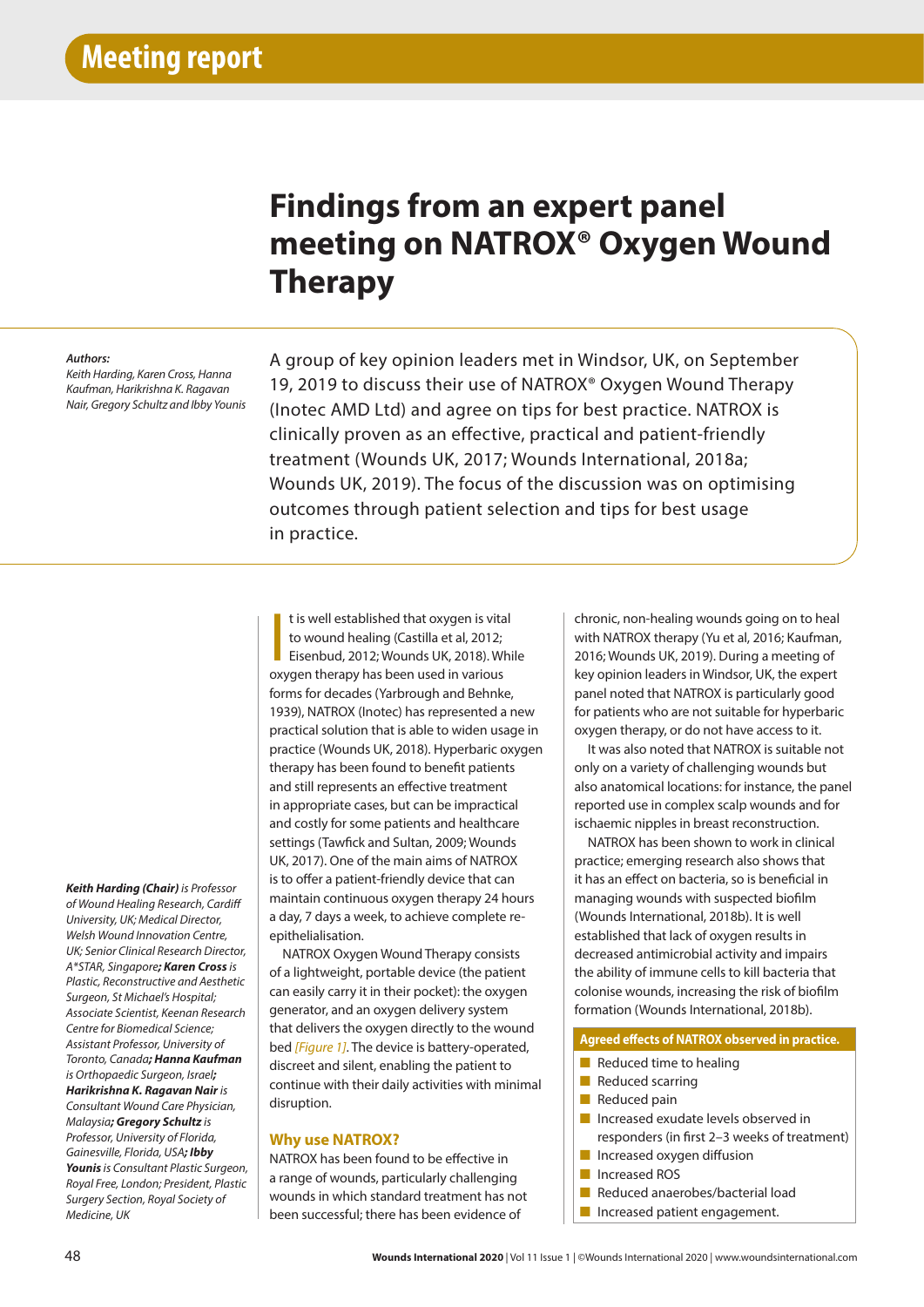*Figure 1. NATROX Oxygen Wound Therapy.*



Biofilm is now strongly associated with wound chronicity and has been found to be present in the vast majority of chronic, non-healing wounds (WUWHS, 2016; Wounds International, 2018b).

It is suggested that oxygen therapy affects bacteria/biofilm growth: a 'significant' effect has been observed in practice, which requires further investigation. Future research is in progress in this area, as the effect of oxygen on wounds is a current key area of focus.

# **NATROX and quality of healing**

Enhanced quality of healing tissue is often reported with NATROX, as well as reduced scarring and improved appearance resulting in better function in healed tissue. Oxygen levels have been found to improve quality of healing, through the influence of oxygen on increased collagen production (Kominsky et al, 2010). Oxygen improves both the rate of collagen production, and the tensile strength and quality of the collagen produced, which improves the quality, appearance and function of healed tissue (Gordillo and Sen, 2003). The message is 'we can do better for patients than just getting the wound healed'.

Anecdotally, NATROX was used on a patient who would have normally received NPWT for a partially dehisced abdominal wound. The clinician reported that the wound healed with better quality tissue and less scarring than would have been expected if NPWT had been used. NATROX has been found to be beneficial in all phases of healing, however, it is particularly good at stimulating granulation tissue and epithlialisation. For larger/deeper wounds,

NPWT might be more appropriate, however NATROX can result in better-quality healing and improved tissue function and appearance. Additional studies are planned to explore the use of NATROX in surgery, including cosmetic due to the observed positive effect on scarring.

#### **Focus on patient selection**

The expert panel reported extremely positive results with NATROX, but agreed that patient selection is a key element to successful treatment. It was noted that NATROX works well on 'nearly all patients'; however, there are some it does not, and the panel agreed it was important to focus on patient selection in order to optimise results.

When using advanced treatments, such as NATROX, there can be a tendency to consider it a 'last resort' treatment in extremely challenging, complex cases. While NATROX may work on many of these cases, and 'in some patients, NATROX is all that works', success is not guaranteed if appropriate patient selection is not considered.

In practice if, for example, a patient has other issues/comorbidities that are not being appropriately managed, healing will fail; there can be a tendency in these cases to blame the product or treatment, when in fact nothing would have worked. However, in order to make the best use of resources and optimise outcomes, there is a need to identify appropriate patients and give the treatment the best chance of working.

This highlights the need for thorough, holistic assessment and to make sure that any other issues or comorbidities are also dealt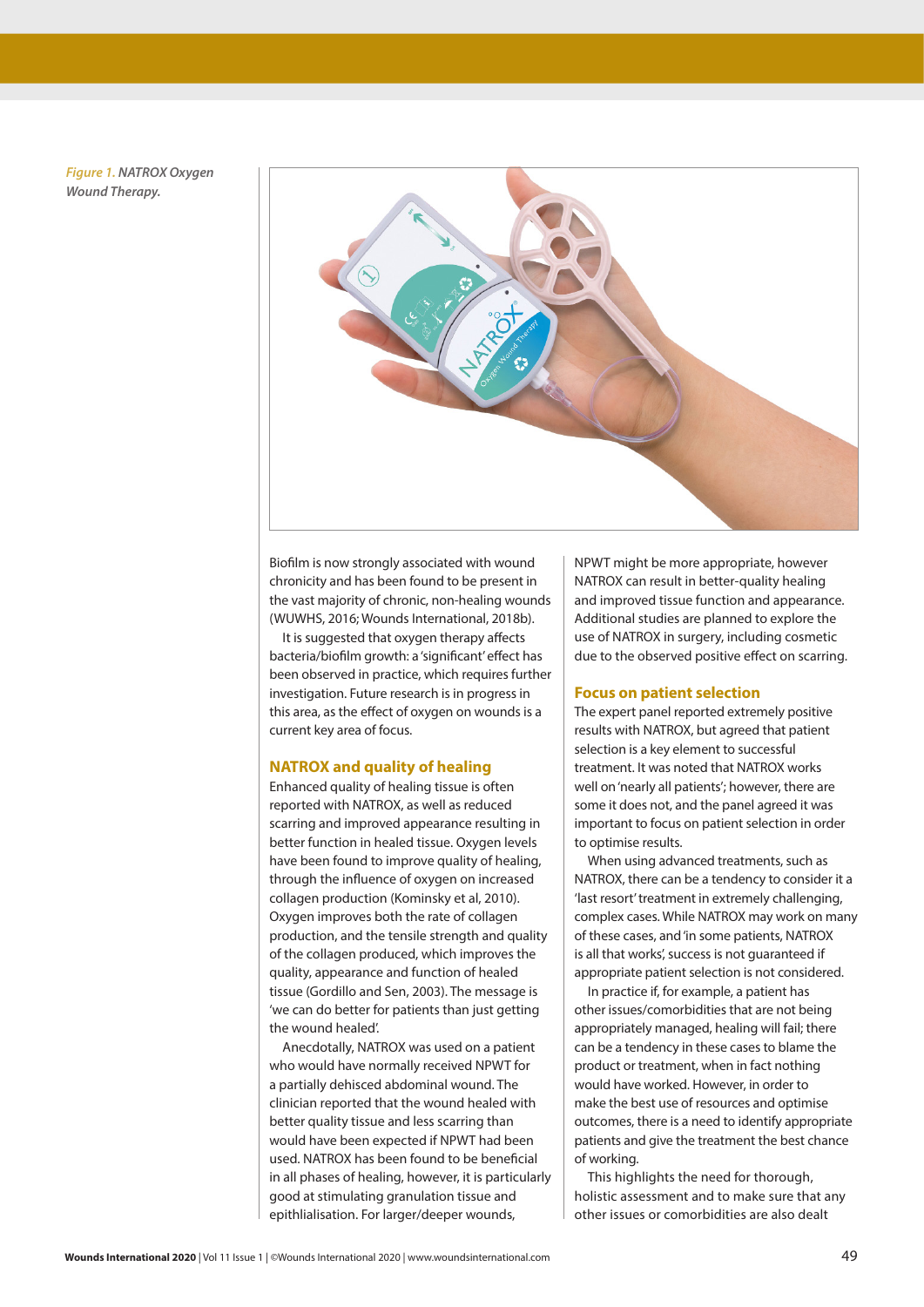with. In patients who are selected for treatment with NATROX, it is important that treatment is monitored and measured.

# **Patient selection criteria**

The panel discussed broad criteria for patient selection in order to optimise treatment and outcomes. It is important to remember that the differing scope may be huge for different wound types and locations.

As such, before treating with NATROX, the following points should be considered:

- A full holistic assessment of the patient and their wound is necessary before starting treatment
- The wound bed should be properly prepared before starting treatment — debridement is needed but this does not need to be aggressive (consider 'aggressive cleansing' or 'conservative debridement' as a guideline)
- In cases of osteomyelitis, treatment should commence prior to initiation of NATROX. Soft tissue infection can also be treated simultaneously (e.g. combined with antimicrobial dressing)
- In chronic wounds, consider NATROX in line with current biofilm guidelines: if the wound is not healing, biofilm must be suspected and the most effective therapies selected accordingly (e.g. antimicrobial dressings in conjunction with NATROX); resolve biofilm and reassess
- Patient compliance to a full treatment regimen is an important element (e.g. in diabetic foot ulcers, NATROX should be used in conjunction with offloading)
- Patient engagement and self-care is key: NATROX is easy to use in the home setting and this can represent an opportunity for patient empowerment and involvement in their own treatment
- Do not leave NATROX as a last-resort treatment!

### **Optimising the impact of NATROX**

In order for NATROX to work effectively, it is vital that wound bed preparation (WBP) is optimised before treatment begins. A structured WBP framework should be used, tailored to the individual patient and their wound, such as the TIME framework (Dowsett and Newton, 2005).

The panel discussed key points in terms of WBP and agreed upon the following points:

- Slough can impede oxygen absorption, so in such cases appropriate debridement is needed
- Gentle cleansing/debridement is key, so as not to disturb healing tissue
- Balance between sufficient debridement and not disturbing healing tissue is key, and

should be emphasised and closely monitored

- Bleeding should be monitored, while bearing in mind that granulation tissue does bleed in general, pinpoint bleeding is acceptable and not cause for concern, but bleeding should not be excessive as this might indicate that the tissue has been damaged
- Experience suggests that NATROX may reduce the need for debridement as it encourages the wound bed to improve.

#### **Monitoring treatment**

Identifying biomarkers for treatment response, and measuring outcomes, is key to successful use of NATROX. Use in practice has shown an initial increase in exudate, which indicates healing response, as the wound environment is changing. Anecdotal evidence suggests that the increased exudate should be seen within the first 2–3 weeks of treatment to indicate that it is working. If this response is not seen during this initial period, experience suggests that NATROX will not work at all on this patient and other treatments (or treating underlying causes and comorbidities) should be considered.

It is also important that realistic expectations are set in terms of healing timeframes, which should be communicated to the patient  $-$  e.g. treatment duration may be from 6 weeks to 3 months. It is important for patients to be informed and be able to plan their lives. The panel noted that patient feedback around NATROX has been very positive: patients love the device, finding it very convenient, and tend to like the simplicity of the treatment; however, in some patients there may be some anxiety around change and using a new treatment, so it is vital to communicate and educate the patient. As noted, sometimes treatment can take longer before the full benefits can be seen, but the overall result and tissue quality will be improved; communicating this to the patient, in terms of the rationale behind treatment selection, may be helpful.

#### **The future**

The encouraging results observed in use of NATROX on challenging, complex wounds opens up the scope for a great deal of future study and potential areas of use. In complex cases, there is scope for using NATROX in conjunction with other advanced therapies and it was agreed that investigating potential synergistic effects may be very beneficial.

In measuring the effects of NATROX, investigation is also needed into the exudate being produced by the wound during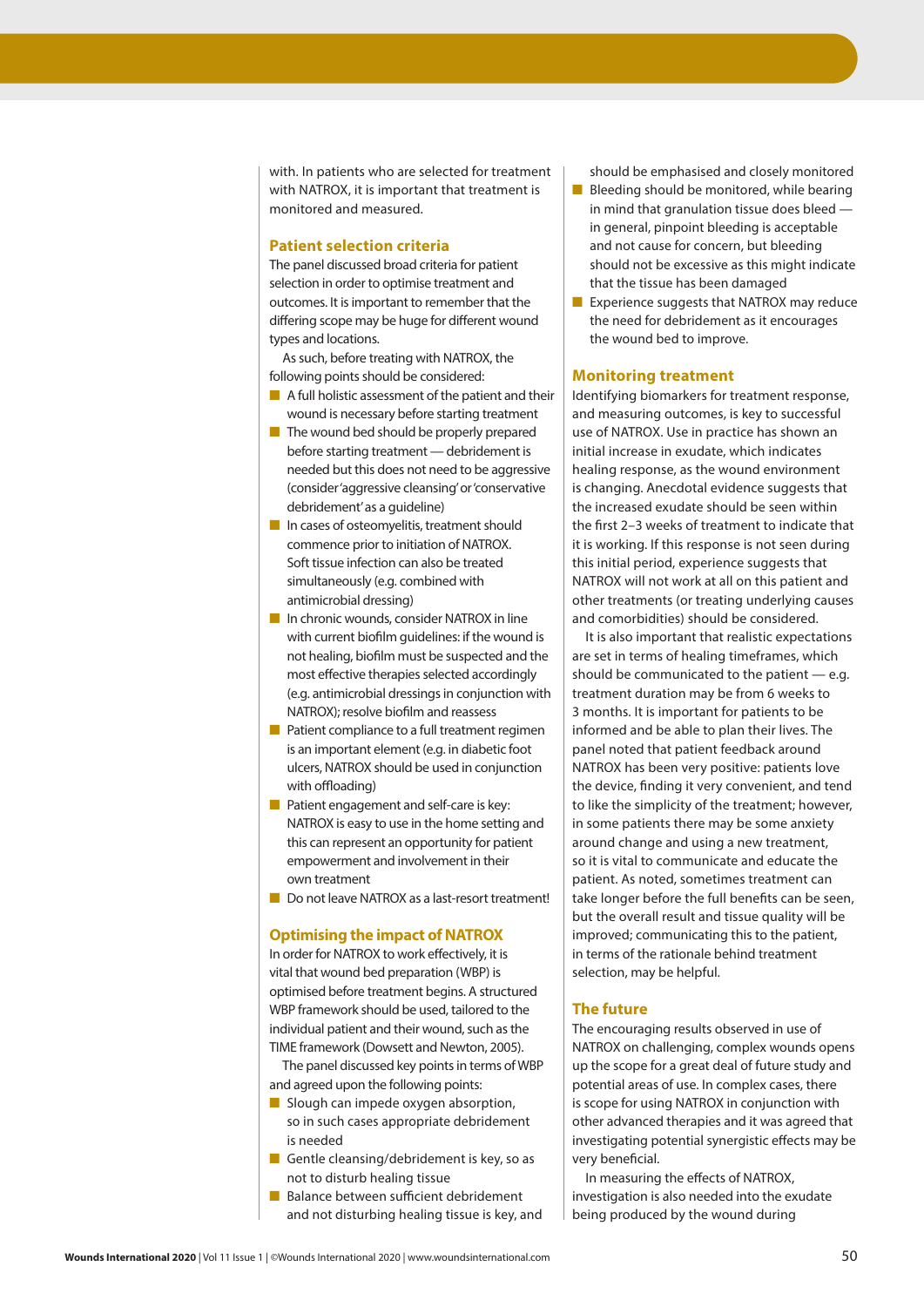#### **Tips for use in practice.**

- Barrier creams can be used if there is any concern about maceration and leaving the device on  $\blacksquare$  Caution should be exercised in positioning the tubing — no specific issues have been
- reported around this but clinician judgement should be used if there are concerns around irritation or pressure damage (e.g. varying the angle of the tubing, using suitable adhesives to hold it in place). Reported experience demonstrates that some clinicians try to vary the angle of the tubing and, conversely, some try to match the same angle each time — no difference has been observed in outcomes
- In small or hard-to-access areas (such as the toes in the case of DFUs), NATROX can be folded or positioned in various ways, in order to simplify application. There are no adverse effects of NATROX being placed over intact periwound skin.

treatment; it was agreed that it would be useful to assess dressings for exudate composition to investigate this cellular level response.

Further study into the effects on NATROX will help to determine patient selection criteria, identifying which patients and wounds will be effective responders to treatment.

### **Service provision**

It is important that NATROX is used appropriately in order to utilise resources in the most effective way, and to improve outcomes for suitable patients, which will also result in overall savings in cost and clinician time. Time to healing has been shown to be improved in suitable cases, and patients are able to use NATROX effectively at home, engaging and participating in their own treatment.

Further health economic data are required to analyse the benefits of NATROX and identify how best it can be utilised to improve outcomes. Measuring outcomes is key to produce value-based data. Key issues are to be identified in all treatment areas, in order to use experience effectively to guide future practice. Examples of effective cost-saving markers may include:

- Reduction in amputation for DFU treatment
- Reducing surgical site infection (e.g. tracking 30/60/90-day outcomes)
- Comparison to nearest alternative treatment, such as NPWT in suitable cases
- In some geographical areas and healthcare systems, hyperbaric oxygen therapy may be used as the alternative (although this does not apply in all areas)
- In the US, relating treatment to reimbursement issues.

In terms of the health economic aspect, it is important that NATROX is appropriately

positioned in the treatment landscape and used as such. NATROX should be viewed as a 'therapeutic intervention', rather than a dressing.

It is important that all key stakeholders are engaged and involved in treatment decisions. As key decision-makers, nurses should be involved in business cases where possible, as they are delivering care and have key knowledge relating to patients and their needs.

## **Educational needs**

In order to increase appropriate use of topical oxygen therapy and improve outcomes, there is a need for education. This involves both handson clinical training in patient selection criteria and markers to look for, and education about the mode of action and role of oxygen.

Published evidence is required at all levels, including randomised controlled trial (RCT) evidence, although this is not the sole form of evidence. This includes evidence around:

- Mode of action
- Clinical efficacy
- Cost.

Documentation is key, both for clinical best practice and to track outcomes in NATROX use. Data can then be extrapolated and disseminated, in order to aid improved outcomes and to improve knowledge on optimum use.

Oxygen therapy is a key area in wound care, and evidence is growing of its efficacy, particularly now that NATROX has enabled wider practical usage. Therefore, increased knowledge is needed around the benefits of oxygen and how this can be applied in patient care. The panel agreed that oxygen therapy has huge potential to improve outcomes